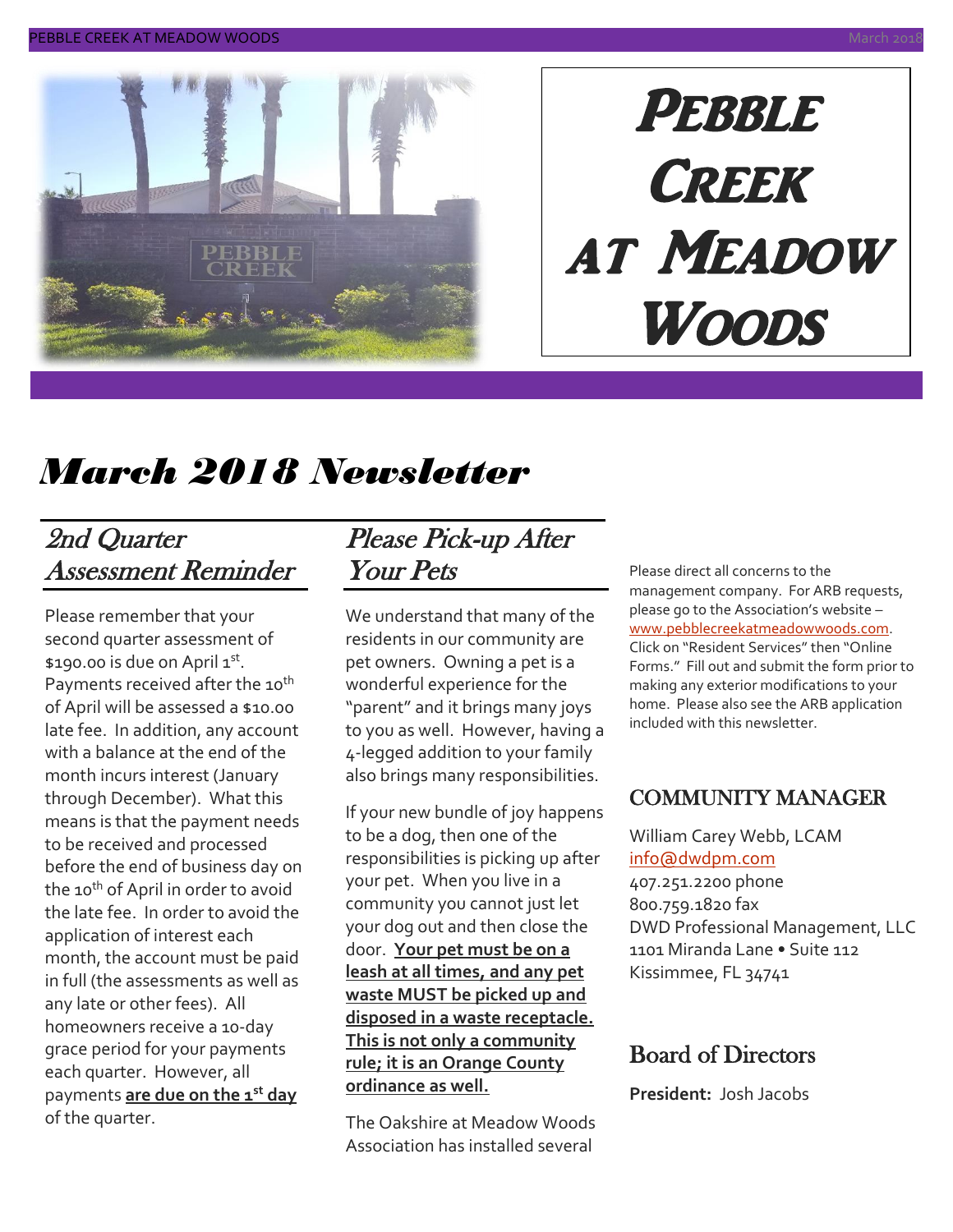#### **(***Please Pick-Up After Your Pets* **continued)**

doggy stations along Oakshire Boulevard for your convenience. Please use these receptacles to dispose of any dog waste. Dog waste is a hazardous substance and causes damage to grass and may spread illnesses to others. Thank you for your understanding and cooperation in this matter.



# Parking Regulations

If your vehicle is parked on the street at night in the community, your car may be towed. Per the rules and regulations of our community, all vehicles must be parked in your garage or driveway at night. If a vehicle is parked on the street between the hours of 12 AM – 6 AM, it may be towed **without warning at the owner's expense**.

If your vehicle or a vehicle of a guest is towed due to a violation of the parking rules and regulations, you should **contact the towing company to resolve the situation**. *Do not call DWD Professional Management regarding a towing issue*. The Board has not authorized the management company to make ANY exceptions to the parking rules and regulations. If you do not follow these parking rules, you will be towed **at your own expense** and **will not be reimbursed for any reason**.

The towing company's contact information is as follows: **Universal Towing and Recovery, 407-816-0102, 8808 Florida Rock Road, Lot 102, Orlando, FL 32824**. We greatly appreciate your cooperation in this matter.

# Monthly Property Inspections

The community management company is tasked by the Board of Directors each month to complete an inspection of all properties within the community. Below is a list of some of the violations that they will be on the look-out for during these inspections:

- 1) Lawns that need maintenance or full replacement (weeds, dead spots, irrigation issues, etc.)
- 2) Houses that may need pressure washing or painting. Please be aware if the paint looks faded over 50% of the visible structure, if the concrete blocks are showing through the paint over 10% of the visible structure, or if there are settling cracks throughout the home that require caulking, then we will ask for the homeowner to repaint the house
- 3) Roofs that need pressure washing.
- 4) Fences in need of cleaning and/or repair
- 5) Driveways that may need repairs or pressure washing
- 6) Weeds and grass in flower beds and missing mulch or stones in flower bed area
- 7) Roofs with mold or broken/missing shingles
- 8) Parking in the grass
- 9) Commercial vehicles, recreational vehicles, or trailers in driveways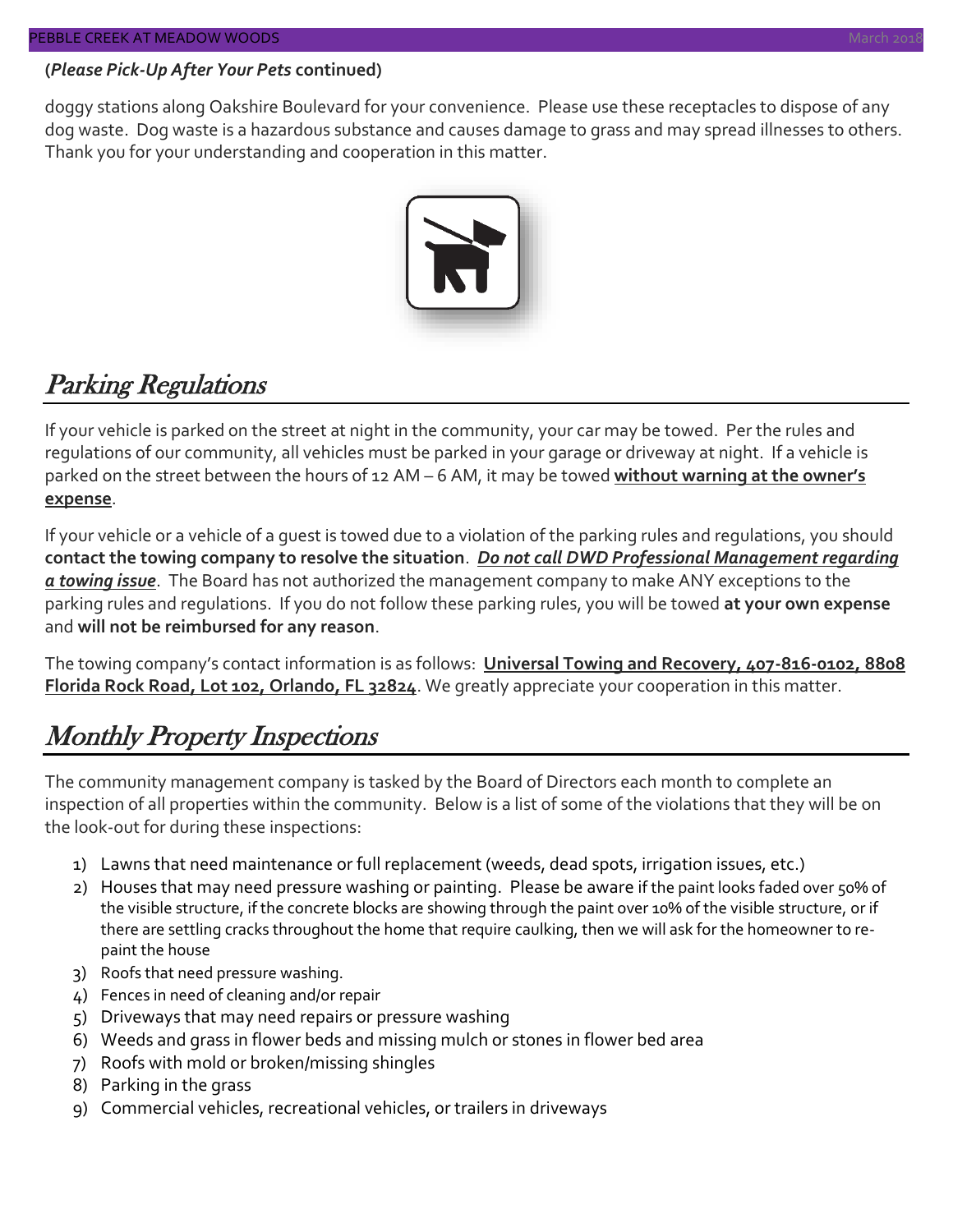#### **(***Monthly Property Inspections* **continued)**

The community management company's staff members will inspect each property from the road in a vehicle, and they will take pictures of any violations. They will not go onto your property to complete their inspection. Please be kind to the inspectors when they are completing their monthly inspections. The staff members will always identify themselves when approached if you have questions. However, please do not approach them in a hostile or negative manner. They are there to complete a job as directed by the Board of Directors and to help the community.

If the inspectors find any problems with the exterior of your home, the management company will send you a letter notifying you of the violation. If you receive a violation letter, please feel free to contact the management company via email or by phone if you have any questions or if you need more time to correct the area of concern. The management company will work with you to make the needed improvements. Communication is very important so we can work together to maintain and improve our property values. Thank you for your cooperation regarding these matters.

# Pool Rules

Please be advised that the pool closes at sundown every day. No unauthorized people may enter the pool after this time. Many people ask why the Association has chosen to close the pool at sundown. The answer is simple. **We did NOT choose this time**. The State of Florida decided this for us! *Since there is not enough light per State guidelines, we must close the pool when the sun goes down*.

Next, there is a list of pool rules located in the pool area. Please take a minute and review these rules. One of the most important rules is the age limit for use. If you are under the age limit, *you may NOT use the pool without a parent or guardian being present.* Accidental drowning in a swimming pool is a leading cause of death in Florida for children. Please be advised there are no lifeguards at the pool, and the maintenance personnel are *not* trained in CPR or pool safety. Failure to comply with the Pool Rules may also result in you being asked to leave the area.

Thank you for your cooperation with this matter. If you have any additional concerns or questions regarding this issue, please contact the management office.

# Suspicious Activity

If you see people walking through the neighborhood looking into vehicles, looking into the windows of a home, trying to force open a door, or any other suspicious or illegal activities, please call the Orange County Sheriff's Department at (407) 836-4357. **The Sheriff's Department is the only organization charged with the protection of your property, and they are the only organization with the authority to approach and stop these people and their activities**. Thank you.

# Bulk Pick-Up Changes

On January 1, 2018, Orange County made changes to the bulk pick-up requirements. The County will now provide this service on a weekly basis without the need for an appointment. The day for bulk pick-up in our community is the same as for yard waste collection – Wednesday.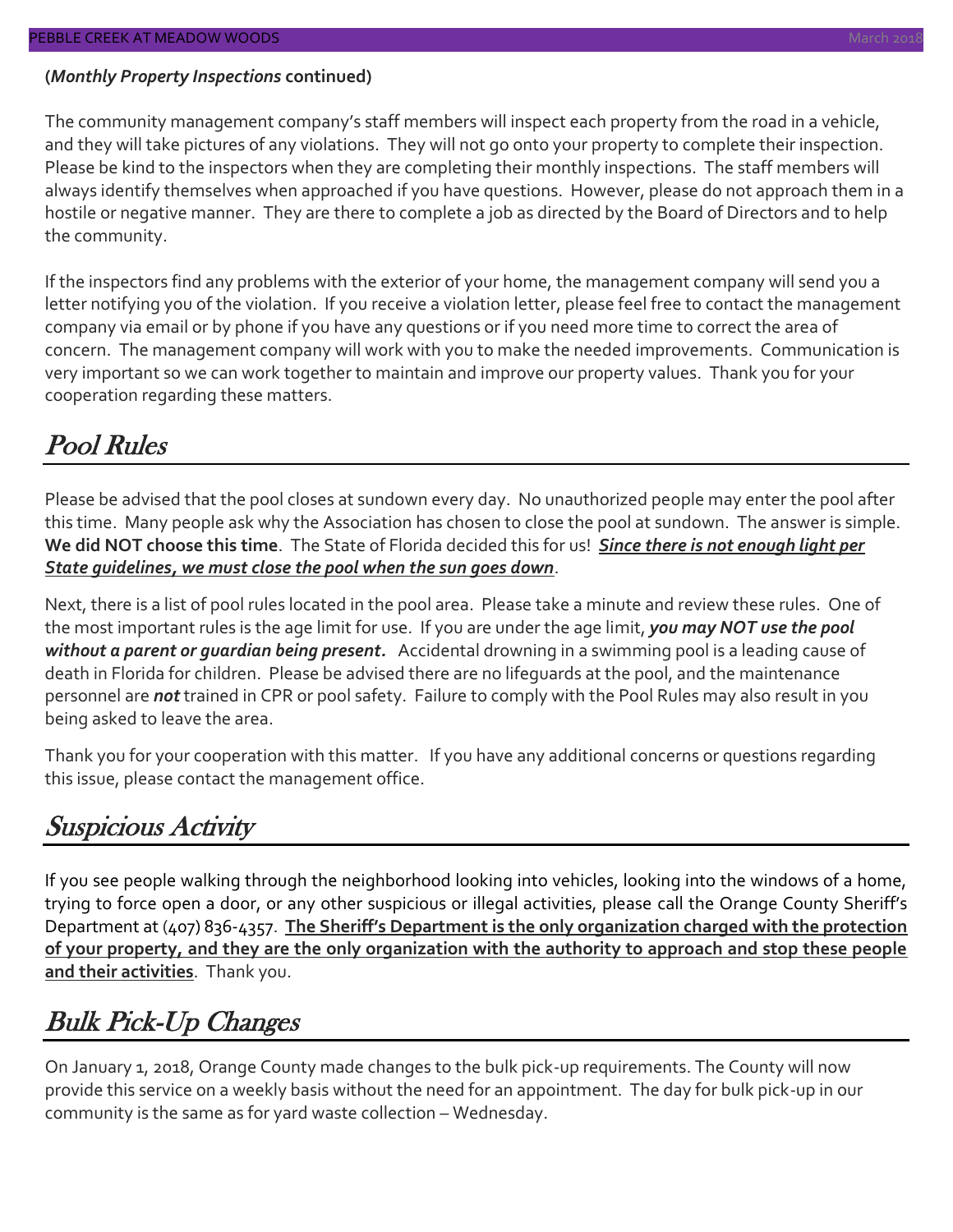Per the County, please separate the bulk items from your normal yard waste. Also, please limit the bulk pick-up to 3 cubic yards and do not place the items in plastic bags as the garbage collectors will need to see the items they are picking up for collection. Finally, place the items at the curb no earlier than 6 PM the night before collection on Tuesdays and no later than 6 AM on the collection day on Wednesdays.

Please visit the following website to verify large items available for pick-up: [www.ocfl.net/GreenClean.](http://www.ocfl.net/GreenClean)

# Architectural Changes Require Board Approval – Please Read

The Board of Directors is aware that several owners will need to repair and/or replace their roofs or make other architectural changes due to damages sustained during Hurricane Irma. **However, all changes must still first be approved by the Pebble Creek at Meadow Woods Architectural Review Committee (ARC).** On our recent community inspections, we have found several owners who have started roof repairs without obtaining approval first. It is important that you obtain Board approval before beginning your project. **You must ensure that the roof shingles are an approved color before installation.**

The ARC application form is included with this newsletter and may also be found on the Pebble Creek website, [www.pebblecreekatmeadowwoods.com.](http://www.pebblecreekatmeadowwoods.com/) Please fill out and return the form to the management office at your earliest convenience. Please include the survey of your property and/or samples of the proposed change as requested on the application (i.e., a fence installation requires a property survey and repainting the exterior requires paint samples).

The Architectural Review Committee will expedite these applications if the exterior changes required are due to hurricane damage. If you have any questions or concerns regarding this process, please call or email the management office at 407-251-2200 or [info@dwpdm.com.](mailto:info@dwpdm.com)

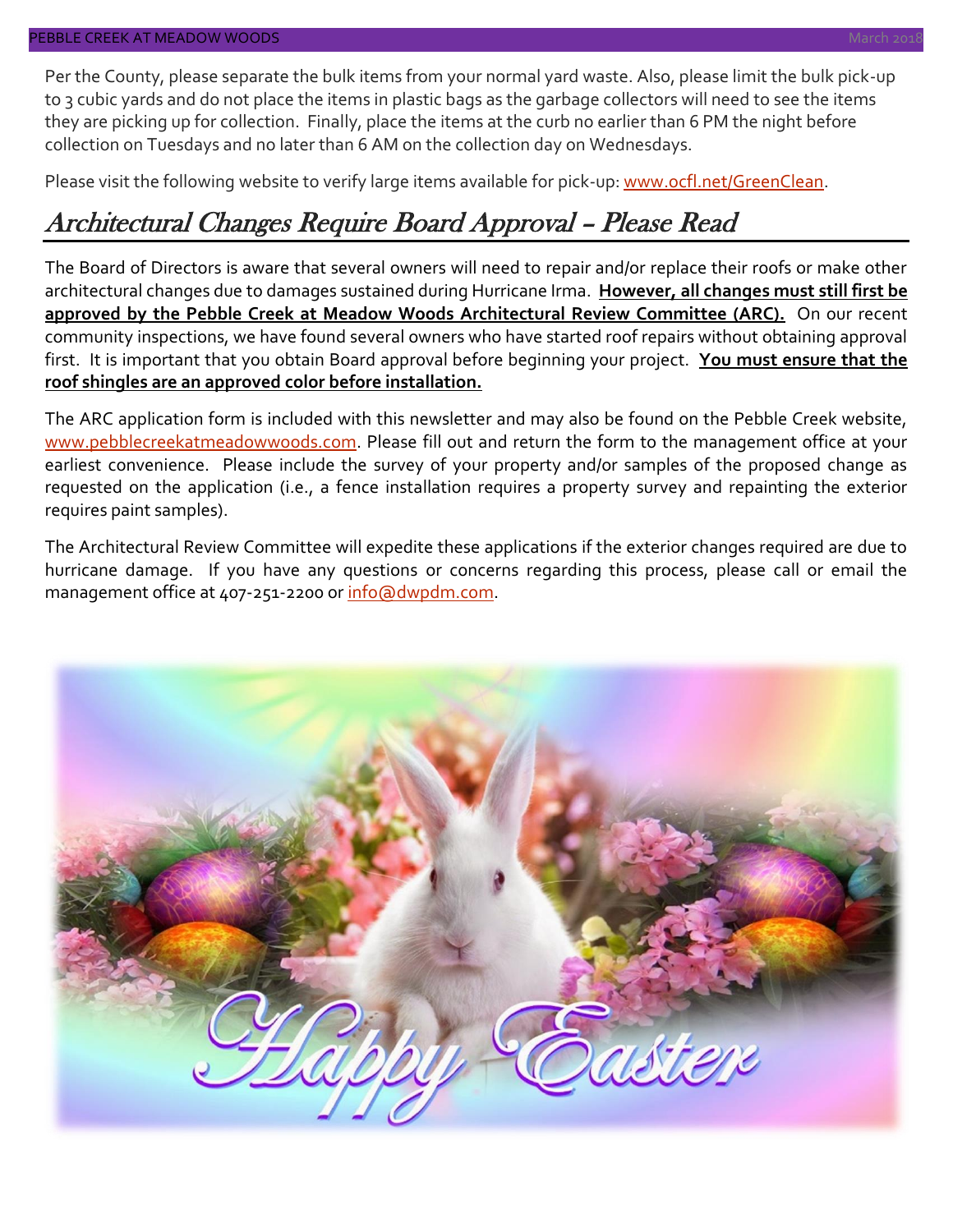#### **PEBBLE CREEK AT MEADOW WOODS HOMEOWNERS' ASSOCIATION, INC.** MAIL OR EMAIL FORM TO: 1101 Miranda Lane, Suite 112, Kissimmee, FL 34741

PHONE: 407-251-2200 FAX: 800-759-1820 EMAIL: [info@dwdpm.com](mailto:info@dwdpm.com)

#### **ARCHITECTURAL REVIEW BOARD (ARB) APPLICATION**

|                                                                                                                   | <b>Tenant Name:</b> The contract of the contract of the contract of the contract of the contract of the contract of the contract of the contract of the contract of the contract of the contract of the contract of the contract of |                                                       |  |                                                                                                                                       |  |  |  |
|-------------------------------------------------------------------------------------------------------------------|-------------------------------------------------------------------------------------------------------------------------------------------------------------------------------------------------------------------------------------|-------------------------------------------------------|--|---------------------------------------------------------------------------------------------------------------------------------------|--|--|--|
|                                                                                                                   |                                                                                                                                                                                                                                     |                                                       |  |                                                                                                                                       |  |  |  |
|                                                                                                                   |                                                                                                                                                                                                                                     |                                                       |  |                                                                                                                                       |  |  |  |
|                                                                                                                   |                                                                                                                                                                                                                                     |                                                       |  |                                                                                                                                       |  |  |  |
|                                                                                                                   |                                                                                                                                                                                                                                     |                                                       |  | In Accordance with the Declaration of Covenants, Conditions and Restrictions and the Association's Rule and Regulations, Installation |  |  |  |
|                                                                                                                   | must conform to this approval and the Association's quidelines.                                                                                                                                                                     |                                                       |  |                                                                                                                                       |  |  |  |
| I hereby request consent to make the following changes, alteration, renovations and /or additions to my property. |                                                                                                                                                                                                                                     |                                                       |  |                                                                                                                                       |  |  |  |
| () Fence                                                                                                          |                                                                                                                                                                                                                                     | () Swimming Pool () Lawn Ornament () Screen Enclosure |  | () Landscaping                                                                                                                        |  |  |  |
| ( ) Patio                                                                                                         | ( ) Exterior Color                                                                                                                                                                                                                  | () Lawn Replacement                                   |  |                                                                                                                                       |  |  |  |
| Description:                                                                                                      |                                                                                                                                                                                                                                     |                                                       |  |                                                                                                                                       |  |  |  |

Attach two (2) copies of the property survey that shows the locations of the proposed change, alteration, renovation or addition.

\_\_\_\_\_\_\_\_\_\_\_\_\_\_\_\_\_\_\_\_\_\_\_\_\_\_\_\_\_\_\_\_\_\_\_\_\_\_\_\_\_\_\_\_\_\_\_\_\_\_\_\_\_\_\_\_\_\_\_\_\_\_\_\_\_\_\_\_\_\_\_\_\_\_\_\_\_\_\_\_\_\_\_\_\_\_\_\_\_\_\_

Attach two (2) drawings of your plan(s). Attach two (2) color samples, if applicable.

#### **NOTE: Applications submitted by fax or without two (2) copies of the survey, drawing, or color sample will be considered incomplete. If an application is incomplete, it will not be processed and will be returned to you.**

I hereby understand and agree to the following conditions.

- 1. No work will begin until written approval is received from the Association. You have 60 days from the approval date to complete the work. If not, then you must reapply for ARB approval.
- 2. All work will be done expeditiously once commenced and will be done in a professional manner by a licensed contractor or myself.
- 3. All work will be performed timely and in a manner that will minimize interference and inconvenience to other residents.
- 4. I assume all liability and will be responsible for any and all damages to other lots and/or common area, which may result from performance of this work.
- 5. I will be responsible for the conduct of all persons, agents, contractors, subcontractors and employees who are connected with this work.
- 6. I am responsible for complying with all applicable federal, state and local laws, codes, regulations and requirements in connection with this work. I will obtain any necessary governmental permits and approval for the work.
- 7. Upon receipt DWD Professional Management, LLC will forward the ARB Application to the Association. A decision by the Association may take up to 30 days. I will be notified in writing when the application is either approved or denied.

ALL HOMEOWNERS ARE RESPONSIBLE FOR FOLLOWING THE RULES AND GUIDELINES OF THEIR ASSOCIATION WHEN MAKING ANY EXTERIOR MODIFICATIONS.

Signature of Owner(s):  $\Box$ 

| <b>DO Not Write Below This Line</b> |             |                  |                 |  |  |  |  |  |
|-------------------------------------|-------------|------------------|-----------------|--|--|--|--|--|
| This Application is hereby:         | () Approved | Denied           |                 |  |  |  |  |  |
| <b>Comments:</b>                    |             |                  |                 |  |  |  |  |  |
| <b>Date Received</b>                |             | Mailed to Assoc. | Mailed to Owner |  |  |  |  |  |